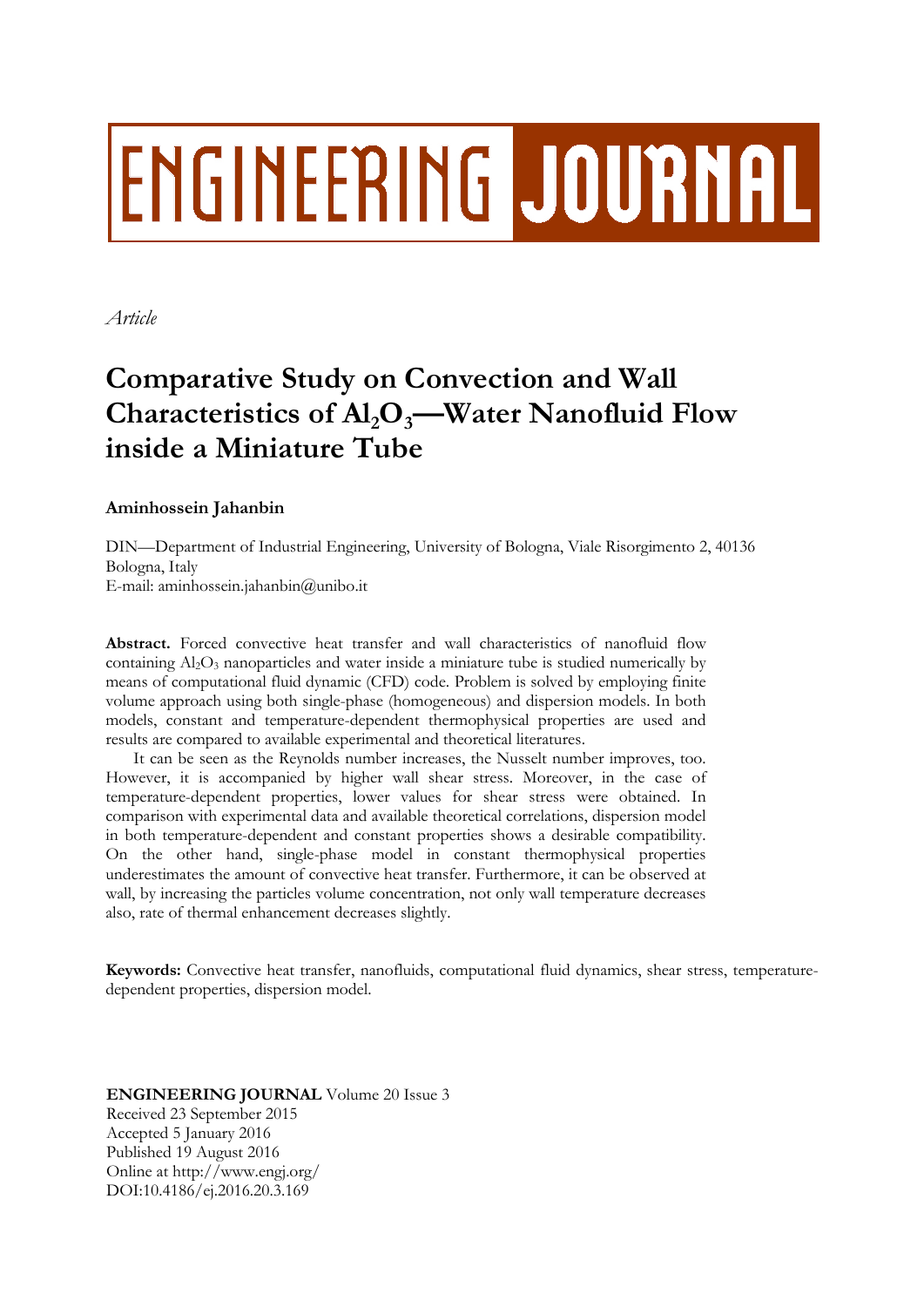#### **1. Introduction**

Many industrial processes for energy conversion and transmission may be related to the fluid and its flow. Processes that comprise a wide range of temperatures, heat fluxes and various pressures under different flow regimes and they will often benefit from reducing thermal resistance that will be led to the optimization of energy and accordingly reduction of costs.

Low thermal conductivity of common fluids in industry is the first restriction to develop optimized heat transfer, which it has been evolved more severely by appearance of micro-scale systems (MEMS), where cooling operation is to be one of the most rudimentary requirements. Producing particles in nanoscales along with the nanotechnology, ended up to appearance of a new category of fluids calling as "Nanofluids". Nowadays, fast growth of researches on the nanoparticles and nanofluids' thermal properties shows the importance of this Generation of fluids. The various reviews regarding nanofluids have shown that they have desired thermal properties such as thermal conductivity, heat transfer coefficient and high critical heat flux compared to classic working fluids such as water or ethylene glycol. These key features together with remarkable stability and having no portion in previous rheological problems, unlocks the door on their use in an extensive range of engineering applications such as engine cooling, microelectronics devices and medical applications including treatment of cancer.

Researches on the nanofluids' behaviors have almost commenced since the beginning of the twenty first century and annual publication of nanofluids has remarkably increased from 1999 to 2005 that has grown to more than 70% [1]. In the previous decade, many studies have carried out about heat transfer of nanofluids in both experimental and numerical methods for different type and size of particles in various geometries. Although the thermal conductivity of nanofluids is considered as an encouraging feature for their use, a significant role is contributed to convection as it is a criterion of applicability and shows superiority of their heat transfer in comparison with other fluids. Wen and Ding [2] did an experimental study on nanofluids convective heat transfer in entrance region of a channel containing  $\gamma$ - Al<sub>2</sub>O<sub>3</sub> particles and water as a host fluid in a laminar flow. They found out that convective heat transfer of nanofluid depends on more factors than only thermal conductivity such as particles motion and the reduction of boundary layer thickness.

Heris et al. [3–5] investigated convective heat transfer of nanofluids containing copper (Cu), copper oxide (CuO) and aluminum oxide  $(A_2O_3)$  nanoparticles in water based fluid numerically. They study heat transfer coefficient of nanofluids through miniature tubes with different cross-section geometries. They also, validated their numerical results with their experimental data [6], which showed appropriate agreement. The results showed that by using  $Al_2O_3$  particles heat transfer rate increased by 40% while increasing the thermal conductivity coefficient was less than 15%.

Numerical Investigation of forced convective heat transfer of nanofluid in both laminar and turbulent flow inside a circular tube, carried out by Bianco et al. [7, 8]. The results showed the heat transfer always improves, as Reynolds number increases, but it is accompanied by an increase of shear stress, too. Also, both single-phase and two-phase models were considered in their study. However, single-phase model results underestimated the heat transfer coefficient compared with two-phase model.

Forced convective heat transfer of a nanofluid consisting of water and  $Al_2O_3$  in horizontal tube studied numerically by Lotfi et al. [9]. Different models of two-phase flow considered for nanofluid and also, the effect of particle concentration on convection was taken into account. The comparison between calculated results and experimental values showed that the mixture model is more precise.

Moreover, Jahanbin et al. [10] carried out an investigation on forced convective heat transfer of nanofluid in laminar flow regime inside a tube with circular cross-section. Nanofluid contained CuO nanoparticles with 50 nanometer diameter in water base fluid. It was shown in the presence of nanoparticles the heat transfer coefficient increases to some considerable extent and the heat transfer enhancement strongly depends on the volume concentration of nanoparticles and Peclet number.

It can be said that the next stage of researches on nanofluids convective heat transfer will be significantly focused on the physical associated mechanisms and also, methodology. The scope of this study is to analyze the convection and wall characteristics of Al<sub>2</sub>O<sub>3</sub>-water nanofluid flow inside a miniature channel. The finite volume method was employed to solve the problem by utilizing two different models in both constant and temperature-dependent thermophysical properties and to compare the results with various experimental data and theoretical correlations. Moreover, temperature and shear stress at wall in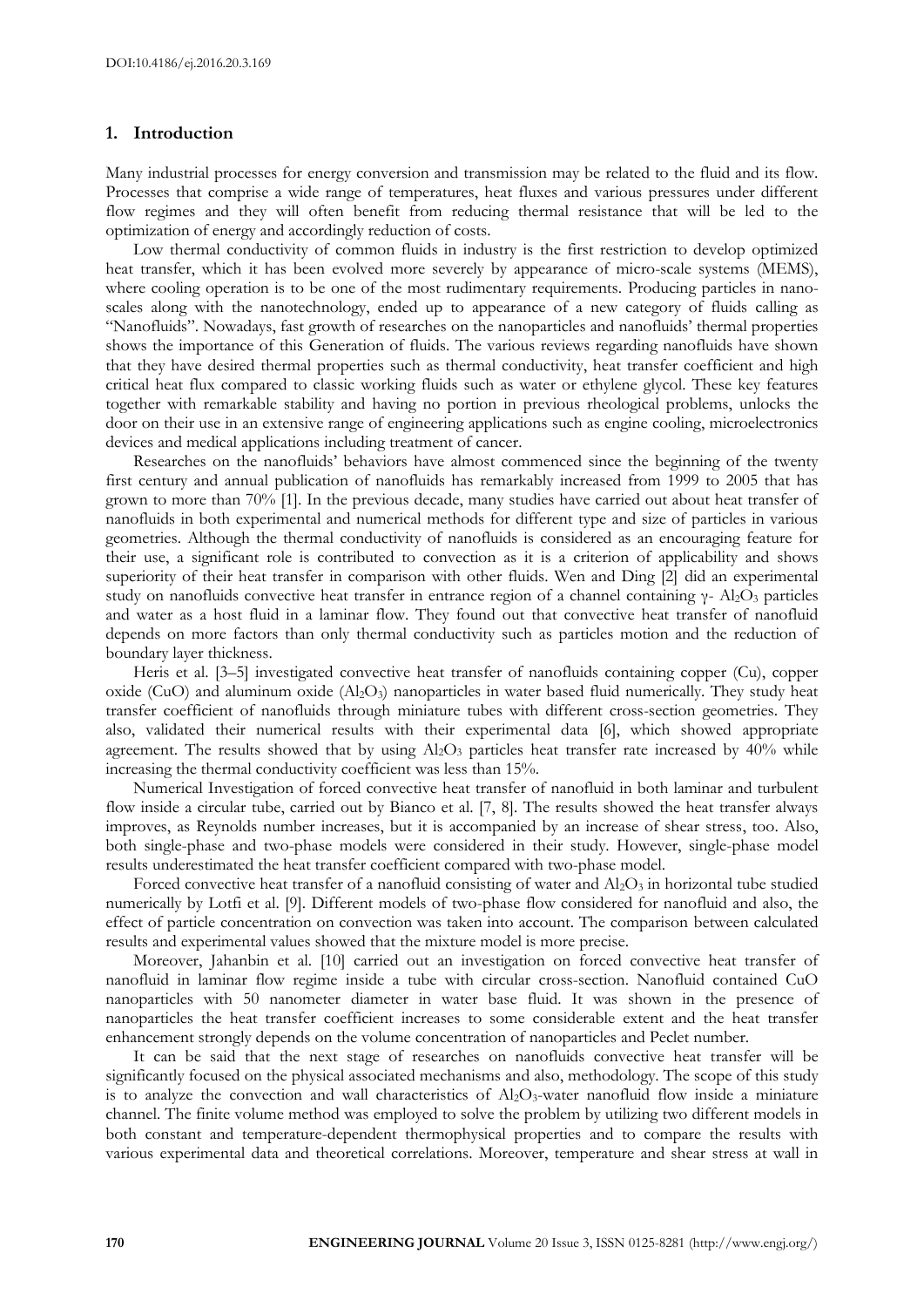| Nomenclature     |                                                                                            |                  |                                                         |  |  |  |  |
|------------------|--------------------------------------------------------------------------------------------|------------------|---------------------------------------------------------|--|--|--|--|
| $c_p$            | heat capacity of air $($ ] kg <sup>-1</sup> K <sup>-1</sup> )                              |                  | Greek symbols                                           |  |  |  |  |
| D                | tube diameter (m)                                                                          | $\alpha$         | thermal diffusivity ( $m2 s-1$ )                        |  |  |  |  |
| $\overline{d}$   | thermal diffusivity due to dispersion (m <sup>2</sup> s <sup>-</sup><br>$\left\{ \right\}$ | $\mu$            | dynamic viscosity (kg m <sup>-1</sup> s <sup>-1</sup> ) |  |  |  |  |
| h                | heat transfer coefficient (W m <sup>-2</sup> K <sup>-1</sup> )                             | $\varphi$        | particle volume concentration                           |  |  |  |  |
| H                | half of the channel height (m)                                                             | $\rho$           | fluid density (kg m-3)                                  |  |  |  |  |
| $\boldsymbol{k}$ | thermal conductivity (W $m^{-1} K^{-1}$ )                                                  | τ                | shear stress (Pa)                                       |  |  |  |  |
| L                | tube length (m)                                                                            |                  |                                                         |  |  |  |  |
| Nu               | Nusselt number                                                                             |                  | Subscripts / Superscripts                               |  |  |  |  |
| $\boldsymbol{p}$ | pressure (Pa)                                                                              |                  |                                                         |  |  |  |  |
| Pe               | Peclet number                                                                              | av               | average value                                           |  |  |  |  |
| q                | heat flux $(W m-2)$                                                                        | bf               | refers to base fluid property                           |  |  |  |  |
| r                | radial variable                                                                            | $\overline{d}$   | refers to dispersion model                              |  |  |  |  |
| Re               | Reynolds number                                                                            | $_{eff}$         | effective value                                         |  |  |  |  |
| $\boldsymbol{T}$ | temperature (K)                                                                            | $\boldsymbol{m}$ | mean value                                              |  |  |  |  |
| $\boldsymbol{u}$ | velocity magnitude $(m s-1)$                                                               | nf               | refers to nanofluid property                            |  |  |  |  |
| $\boldsymbol{u}$ | velocity vector (m s <sup>-1</sup> )                                                       | $\boldsymbol{p}$ | refers to particle property                             |  |  |  |  |
| $\mathcal{X}$    | axial variable                                                                             | r                | radial direction                                        |  |  |  |  |
|                  |                                                                                            | $\mathcal{X}$    | axial direction                                         |  |  |  |  |
|                  |                                                                                            | $\mathbf{0}$     | refers to initial value                                 |  |  |  |  |

presence of nanoparticles were studied and the effect of particle concentration on heat transfer was investigated. The purpose is to add a further contribution to the field of convective heat transfer of nanofluids where it seems to be still open-ended despite vast amount of publications.

#### **2. Mathematical Modeling**

#### **2.1. Geometrical Configuration and Boundary Condition**

Geometry and boundary condition of the problem under consideration are illustrated in Fig. 1. The tube has a circular cross-section and length of *L* (*L*=1.0 m) and diameter of *D* (*D*=10 mm) and is made of copper (Cu). The ratio of length to diameter is considered as *L/D*=100, in order to obtain fully developed profiles.



Fig.1. Schematic of the geometry and boundary condition under consideration.

At the inlet laminar steady-state uniform flow with axial velocity of *u*<sup>o</sup> and temperature of *T*<sup>o</sup> enters to the tube at atmospheric pressure. The initial temperature  $T_0$  is equal to 293 K. Also, fluid flow and thermal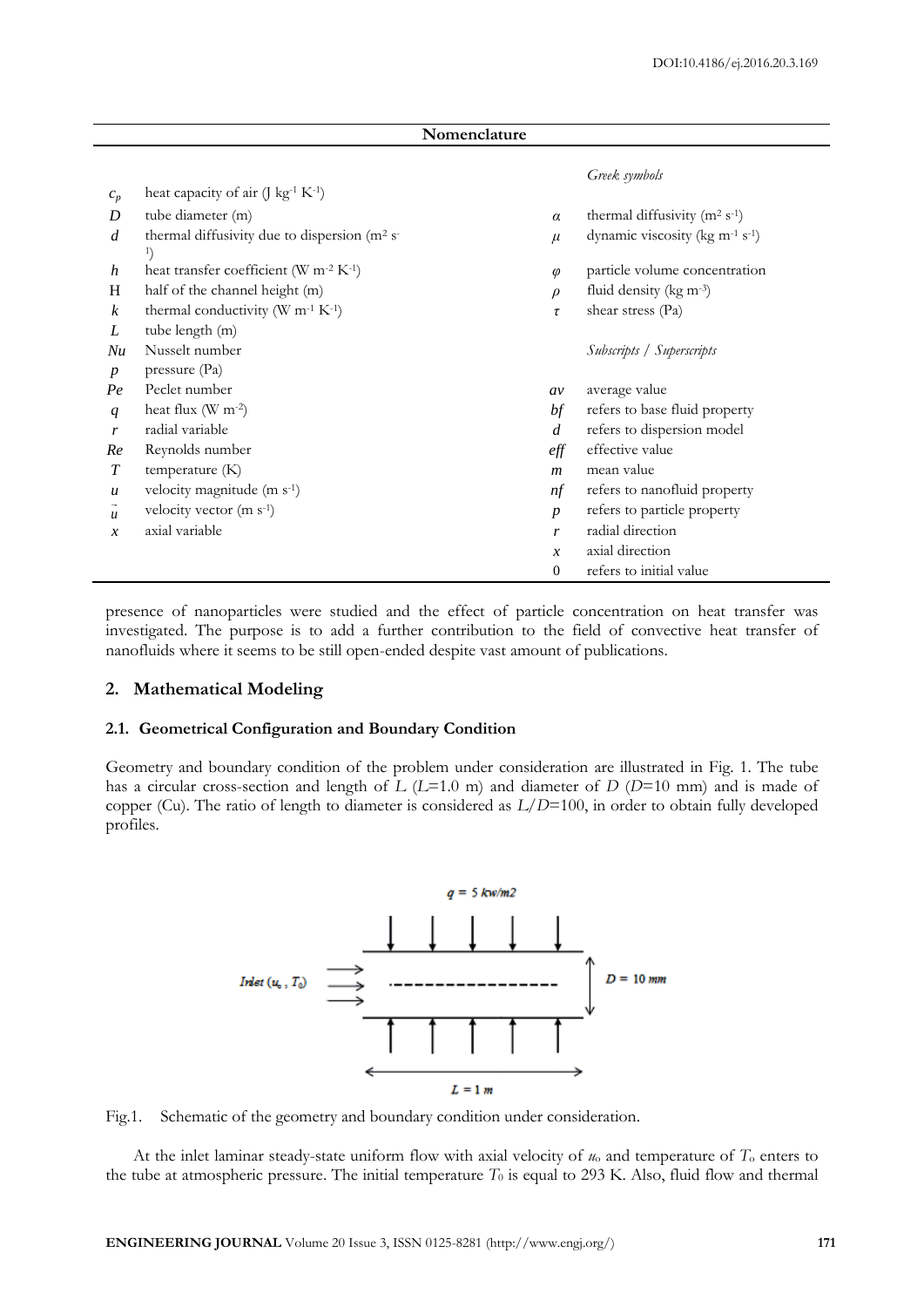field were assumed to be 2D symmetrical and in order to save computational time half of the tube was considered in numerical simulation. At the wall, uniform constant heat flux boundary condition prevails and non-slip condition is imposed.

#### **2.2. Thermophysical Properties**

Since determination of thermophysical properties affects directly the results, most appropriate theoretical and experimental correlations were employed in this study. Both correlations for constant and temperaturedependent properties are introduced. By assuming that nanoparticles are well dispersed within the host fluid, effective properties for constant properties are [11, 12]:

$$
\rho_{\rm nf} = (1 - \varphi) \rho_{\rm bf} + \varphi \rho_{\rm p} \tag{1}
$$

$$
c_{p_{nf}} = (1 - \varphi)c_{p_{bf}} + \varphi c_{p_{p}} \tag{2}
$$

$$
\mu_r = \frac{\mu_{nf}}{\mu_{bf}} = 123\varphi^2 + 7.3\varphi + 1\tag{3}
$$

$$
k_r = \frac{k_{nf}}{k_{bf}} = 4.97\varphi^2 + 2.72\varphi + 1\tag{4}
$$

In the case of temperature-dependent properties, for computing viscosity and thermal conductivity of base fluid, the models based on the Bianco et al. [7] correlations were used:<br> $\mu_{bf} = -6.37 \times 10^{-4} T + 1.80 \times 10^{-6} T^2 - 1.73 \times 10^{-9} T^3 + 7.57 \times 10^{-2}$ 

$$
\mu_{bf} = -6.37 \times 10^{-4} T + 1.80 \times 10^{-6} T^2 - 1.73 \times 10^{-9} T^3 + 7.57 \times 10^{-2}
$$
\n(5)

$$
k_{bf} = 9.71 \times 10^{-3} T - 1.31 \times 10^{-5} T^2 - 1.13
$$
 (5)  
(6)

Palm et al. [13] by curve-fitting of Putra et al. [14]'s experimental data, proposed the following correlations for Al<sub>2</sub>O<sub>3</sub>-water nanofluid in two different particle concentrations:

for  $\boldsymbol{\varphi}$  =1% :

$$
\mu_{nf} = 2.912 \times 10^{-7} T^2 - 2.0 \times 10^{-4} T + 3.4 \times 10^{-2}
$$
 (7)

$$
k_{nf} = 0.003352T - 0.3708\tag{8}
$$

for  $\boldsymbol{\varnothing}$  =4% :

$$
\mu_{nf} = 3.475 \times 10^{-7} T^2 - 2.353 \times 10^{-4} T + 4.051 \times 10^{-2}
$$
\n(9)

$$
k_{nf} = 0.004961T - 0.8078\tag{10}
$$

#### **2.3. Governing Equations**

Single-phase and dispersion models were employed for modeling the nanofluid problem in both constant and temperature-dependent thermophysical properties. For both methods corresponding equations were introduced separately.

#### 2.3.1. Single-phase model

In single-phase or homogeneous model it is considered there is no slip between nanoparticles and base fluid. Under this assumption, both base fluid and solid nanoparticles are in thermal equilibrium, so, in the presence of nanoparticles, the flow and energy equations are not affected. In this case, the only thing that should be taken into account is using the effective properties instead of pure fluid's properties. Mass conservation, momentum and energy equations are introduced as following, respectively

$$
div(\rho \vec{u}) = 0 \tag{11}
$$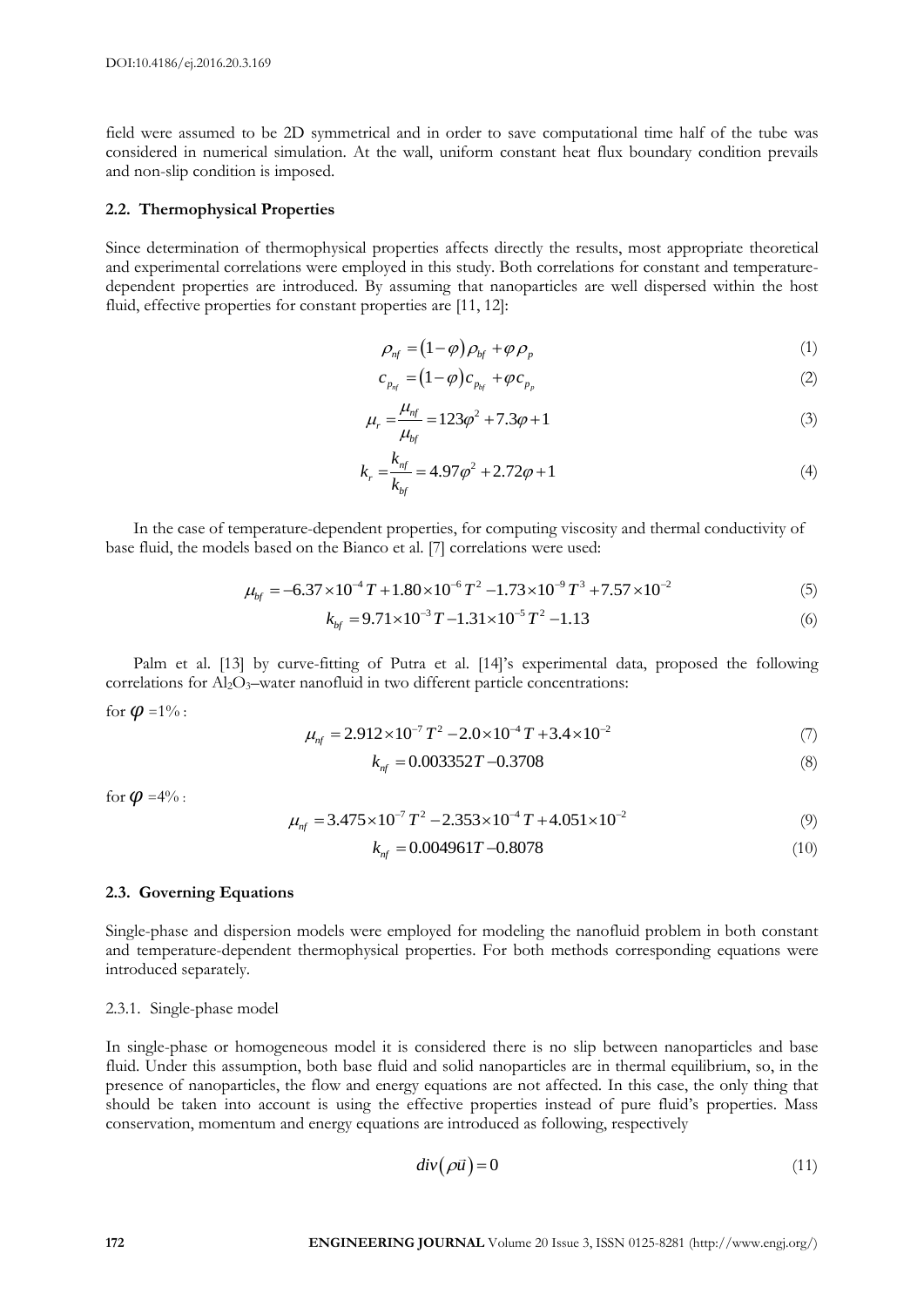$$
div(\rho \vec{u} \vec{u}) = -grad \ p + \nabla \cdot (\mu \nabla^2 \vec{u})
$$
\n(12)

$$
div(\rho \vec{u}c_p T) = div(k \text{ grad } T)
$$
\n(13)

#### 2.3.2. Dispersion model

**ENGINEERING JOURNAL VOLUME 2** (d)<br> **ENGINEERING CONSULS AND ACCOUNT CONSULS AND CONSULS AND CONSULS AND CONSULS AND CONSULS AND CONSULS ARE CONSULS AND CONSULS ARE CONSULS AND CONSULS ARE CONSULS AND CONSULS ARE CONSULS** Due to the effects of various factors such as gravity, Brownian diffusion, friction between the fluid and nanoparticles, nanofluids in fact, are a two-phase suspension in nature. Under this hypothesis, it can be said that dispersion may co-exist in main flow and motion slip is not equal to zero. Xuan and Roetzel [15] formulated this effect for the nanofluids under assumption that irregular and random movement of the particles in base fluid increases the energy exchange rate, i.e, thermal dispersion takes place in the flow and it flattens the temperature distribution and makes the temperature gradient between the wall and fluid steeper, which enhances the heat transfer rate. They postulated due to perturbation, irregular and random movements of ultrafine particles, another terms of temperature  $T'$  and velocity  $u'$  can be added in nanofluids' energy equation. Thus, it reads:

$$
T = \langle T \rangle^{bf} + T' \tag{14}
$$

$$
\vec{u} = \langle \vec{u} \rangle^{bf} + \vec{u} \tag{15}
$$

where

$$
\left\langle T\right\rangle ^{bf} = \frac{1}{V_f} \int\limits_{V} T \ dV \tag{16}
$$

$$
\langle \vec{u} \rangle^{bf} = \frac{1}{V_f} \int_{V} \vec{u} \ dV \tag{17}
$$

$$
\frac{1}{V_f} \int_V T' dV = 0 \tag{18}
$$

By considering that boundary layer between the fluid and nanoparticles is negligible, energy equation (Eq. (13)) can be written as:

ten as:  
\n
$$
\left(\rho c_p\right)_{nf} \left[\left\langle \vec{u}\right\rangle^{bf} \cdot \nabla \left\langle T\right\rangle^{bf}\right] = \nabla \left(k_{nf} \nabla \left\langle T\right\rangle^{bf}\right) - \left(\rho c_p\right)_{nf} \nabla \left\langle \vec{u}^T T'\right\rangle^{bf}
$$
\n(19)

Also, the heat flux corresponding to thermal dispersion in fluid flow can be expressed as:  
\n
$$
q_d = (\rho c_p)_{nf} \langle \vec{u}^T \vec{\mathbf{T}}' \rangle^{bf} = -\mathbf{k}_d \cdot \nabla \langle \vec{\mathbf{T}} \rangle^{bf}
$$
\n(20)

where **k**<sub>d</sub> is the tensor of thermal conductivity due to dispersion. Now Eq. (13) can be rewritten as:<br> $\begin{bmatrix} \n\cdot & \cdot & \mathbf{k} \\
\cdot & \cdot & \mathbf{k}\n\end{bmatrix}$ 

$$
\langle \vec{u} \rangle^{bf} \cdot \nabla \langle T \rangle^{bf} = \nabla \cdot \left[ \left( \alpha_{nf} \mathbf{I} + \frac{\mathbf{k}_d}{\left( \rho c_p \right)_{nf}} \right) \cdot \nabla \langle T \rangle^{bf} \right]
$$
(21)

where  $\alpha$  is thermal diffusivity and **I** is the identity tensor. Effective thermal conductivity of nanofluid by considering both molecular and dispersion effects may take the following form:

$$
k_{\text{eff}} = k_{\text{nf}} + k_d \tag{22}
$$

So far there is neither certain theoretical nor experimental correlation to calculate thermal conductivity tensor due to dispersion. In 1954, Sir Geoffrey Taylor [16] for thermal diffusion coefficient of water-salt solution proposed the following correlation, verified later by Aris [17]:

$$
\frac{d_d}{\alpha_{bf}} = \frac{(r^2 u_m^2)}{48\alpha_{bf}^2} = \frac{1}{48} P e^2
$$
\n(23)

However, this result was specifically for salt and water solution and it does not seem to be satisfying for nanofluids. Khaled and Vafai [18] in their literature investigated heat transfer enhancement through control of dispersion effects. They developed the following form for dispersed thermal conductivity of nanofluid by using porous media theory: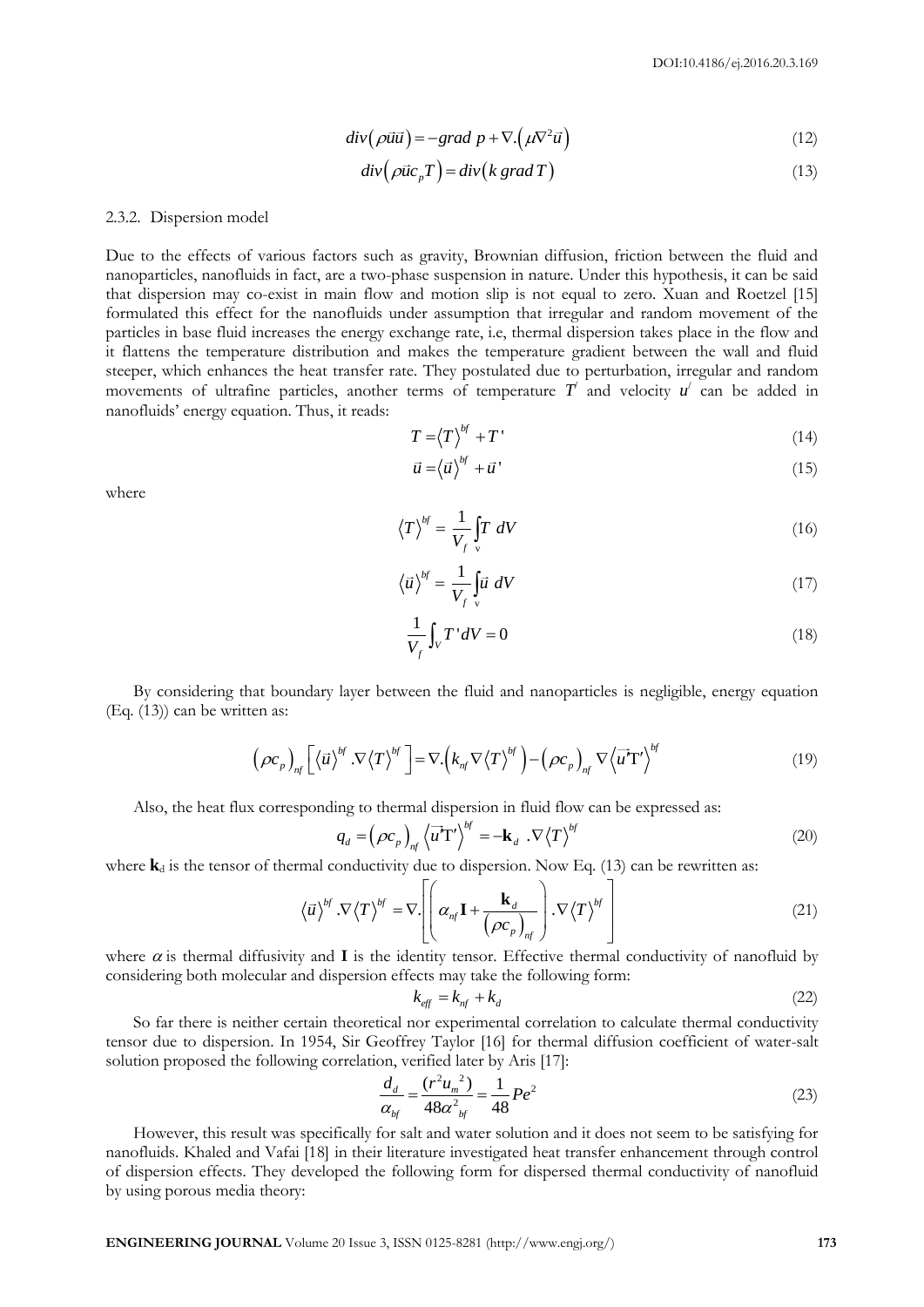$$
k_{\rm d} = \mathbf{C}^* \left( \rho c_p \right)_{n\!f} \varphi \mathbf{H} u_m \tag{24}
$$

where H is the half of channel and  $u_m$  is average bulk velocity and also,  $C^*$  is an unknown constant. They proposed in their literature range of 0-0.4 for the unknown constant  $C^*$ . By considering the mentioned range and comparing the results with experimental data, in the present study  $C^*$  was set equal to 0.01.

In order to analyze the convection, heat transfer coefficient and Nusselt number are needed to be obtained. Local and average heat transfer coefficient and Nusselt number for bulk flow are defined as:

$$
h_{x} = \frac{q}{\left[T_{w}\left(x\right) - T_{f}\left(x\right)\right]}
$$
\n<sup>(25)</sup>

$$
Nu_x = \frac{h_x \cdot D}{k_0} \tag{26}
$$

$$
h_{av} = \frac{1}{L} \int_{0}^{L} h(x) dx
$$
 (27)

$$
Nu_{av} = \frac{h_{av} \cdot D}{k_0} \tag{28}
$$

#### **2.4. CFD Modeling and Code Validation**

when His including the signal volume  $M_n \leq C(\kappa \nu_n)$ , with  $\kappa_n = C(\kappa \nu_n)$  and also, C is an minimum causar. They expressed re the furthermore causar of a this transition or entertained results with the including the cont The governing equations were solved by using finite volume approach. The computational fluid dynamic code was employed to solve a set of the algebraic discretized equations in spatial integration process. For discretization of energy and momentum equations, Second Order Upwind Scheme [19] was employed and Green-Gauss cell based method was used for derivatives estimation. Moreover, SIMPLE-C algorithm (Semi Implicit Method for Pressure Linked Equation – Consistent) was considered for coupling the pressure field-velocity. Also, in order to accelerate the convergence, under-relaxation factors for momentum and energy equations were used. The residuals resulting from integration of the algebraic discretized equations over the control volume were considered as convergence indicators. The convergence was assumed to be reached when the residuals of continuity, momentum and energy were less than  $10^{-3}$ ,  $10^{-3}$ , and  $10^{-7}$ , respectively.

In order to obtain precise results, different non-uniform grids were checked. Table 1 shows the grid independence of the CFD problem. The 700×200 non-uniform grid was chosen for meshing the physical domain since showed negligible discrepancy in Nusselt number. Also, meshing of the physical domain was subjected to highly concentrated grid points in the vicinity of wall, inlet and outlet of the tube where higher velocity and temperature gradients exist.

Table 1. Grid independence of computational results (base fluid for *Re*=750).

| Grid cells in x-dir | Grid cells in r-dir | ran,  |
|---------------------|---------------------|-------|
| 540                 |                     |       |
| 700                 | 20                  | 6.628 |
| 780-                | 20                  | 6.606 |

Numerical code has been validated by means of well-known Shah's correlation, reported in [20]. Fig. 2 shows the desirable accuracy of the grid and numerical model by comparing the local Nusselt number  $(Nu<sub>r</sub>)$ of current study and Shah's correlation. Moreover, profiles of axial velocity of base fluid for different radial location are illustrated in Fig. 3. It can be seen in *x*=0.1 almost the fully developed flow prevails. Shah's correlation is written as: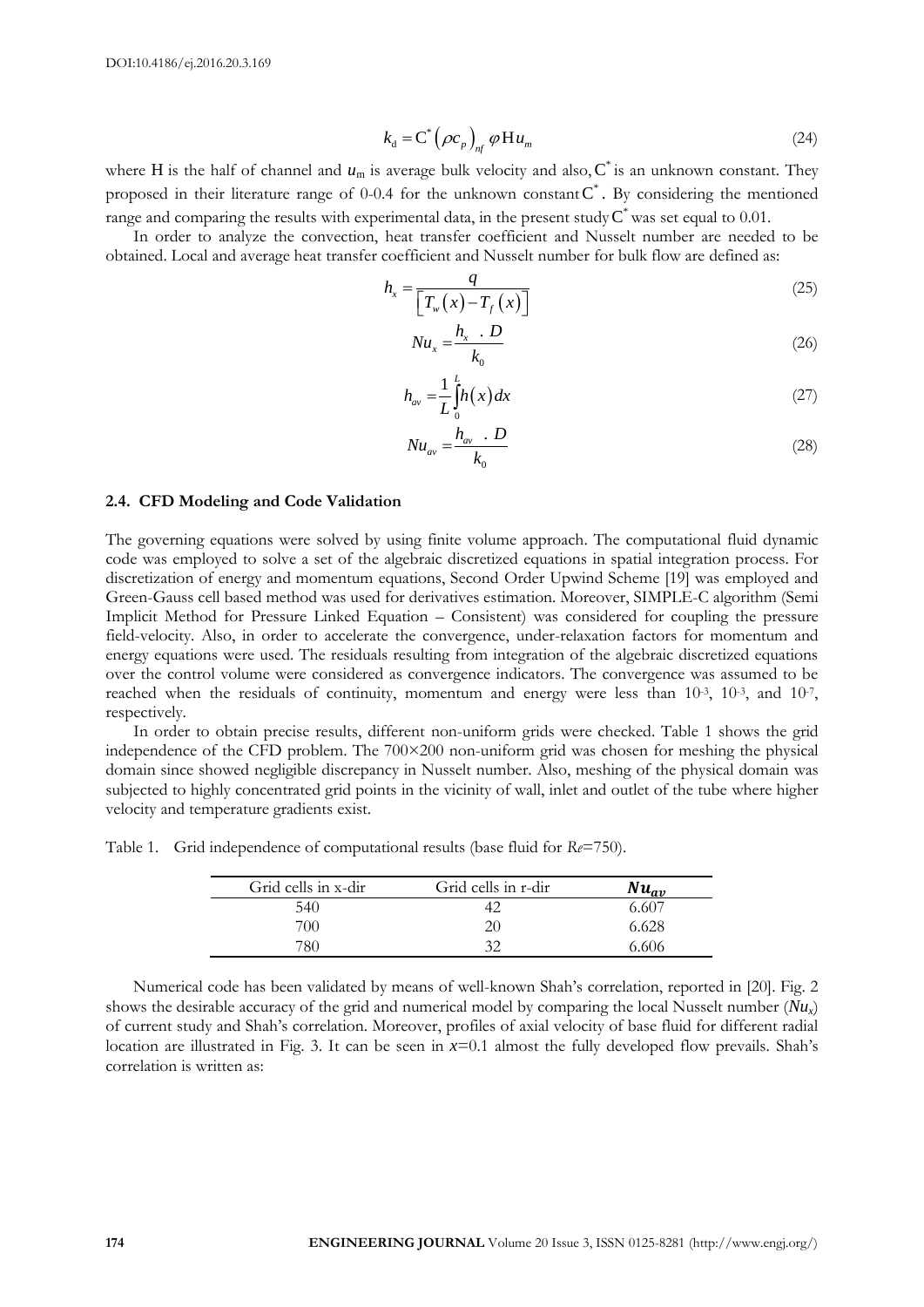$$
Nu_x = \begin{cases} 1.302 \ x_*^{\frac{1}{3}} - 1 & x_* \le 0.00005 \\ 1.302 \ x_*^{\frac{1}{3}} - 0.5 & 0.00005 < x_* < 0.001 \\ 4.364 + 8.68(10^3 \ x_*)^{-0.506} e^{-41} & x_* > 0.001 \end{cases}
$$
(29)



Fig. 2. Comparison of Nusselt number with Shah's correlation.



Fig. 3. Axial velocity profiles of base fluid for *Re* = 250.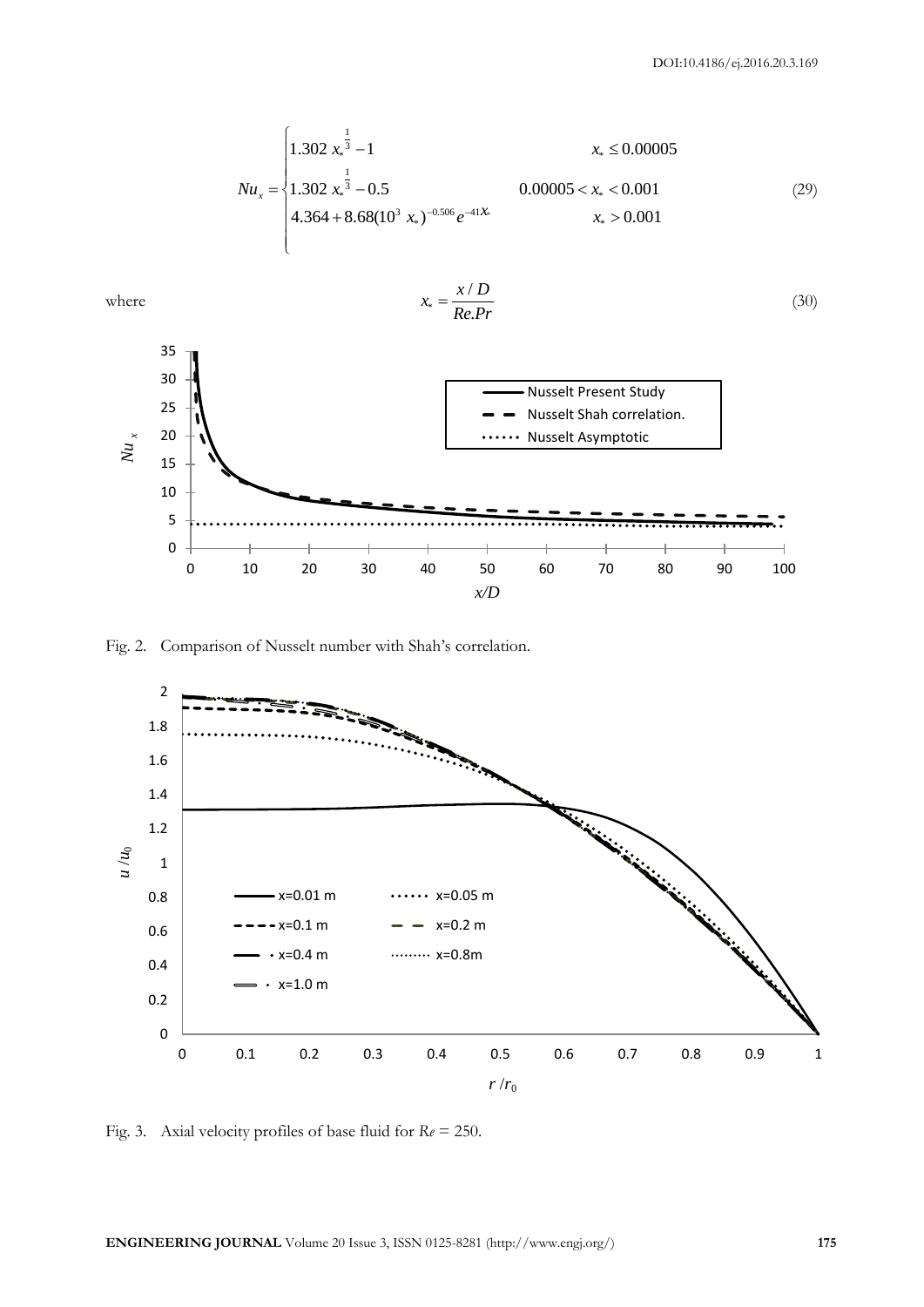#### **3. Results and Discussion**

Results were obtained by solving discussed governing equations in finite volume method. Single-phase and dispersion models for nanofluid containing Al<sub>2</sub>O<sub>3</sub> nanoparticles and water for different particles concentration were employed. Both constant and temperetaure-dependent properties were taken into account and for all models, size of the particles was considered equal to 20 nm.

Table 2 compares the heat transfer coefficient for base fluid and nanofluid in single-phase and dispersion models for both constant and temperature-dependent thermophysical properties. It can be seen in case of 4% concentration and using the dispersion model in temperature-dependent thermophysical properties, heat transfer coefficient enhances up to 49 %. Also, in all cases, dispersion model with temperature-dependent properties showed higher amount of heat transfer coefficient compared to singlephase model with constant thermophysical properties.

Figure 4 shows the dependency of Nusselt number on Reynolds number at a specific position (*x/D*=63) for 1% concentration of nanoparticles and compares the results to experimental data and a theoretical correlation. By increasing the Reynolds number, Nusselt number for all models improves to a considerable extent. For Re=750, dispersion model in temperature-dependent thermophysical properties showed desirable agreements with experimental data of Wen and Ding [2]. Similarly, dispersion model with constant thermophysical properties for Re=1050 almost matched with Shah's correlation.

| Model        | Concentration | Type of properties    | $h_{av}$ | $h_{\rm nf}/h_{\rm bf}$ |
|--------------|---------------|-----------------------|----------|-------------------------|
|              | $0\%$         | constant              | 333      |                         |
| host fluid   |               |                       |          |                         |
|              | $0\%$         | temperature-dependent | 355      |                         |
|              | $1\%$         | constant              | 356      | 1.069                   |
| single-phase |               |                       |          |                         |
|              | $1\%$         | temperature-dependent | 372      | 1.047                   |
|              | $1\%$         | constant              | 371      | 1.114                   |
| dispersion   |               |                       |          |                         |
|              | $1\%$         | temperature-dependent | 387      | 1.09                    |
|              | $4\%$         | constant              | 417      | 1.252                   |
| single-phase |               |                       |          |                         |
|              | $4\%$         | temperature-dependent | 438      | 1.233                   |
|              | $4\%$         | constant              | 481      | 1.444                   |
| dispersion   |               |                       |          |                         |
|              | $4\%$         | temperature-dependent | 528      | 1.487                   |

Table 2. Comparison of the heat transfer coefficient for different models for *Re*=500.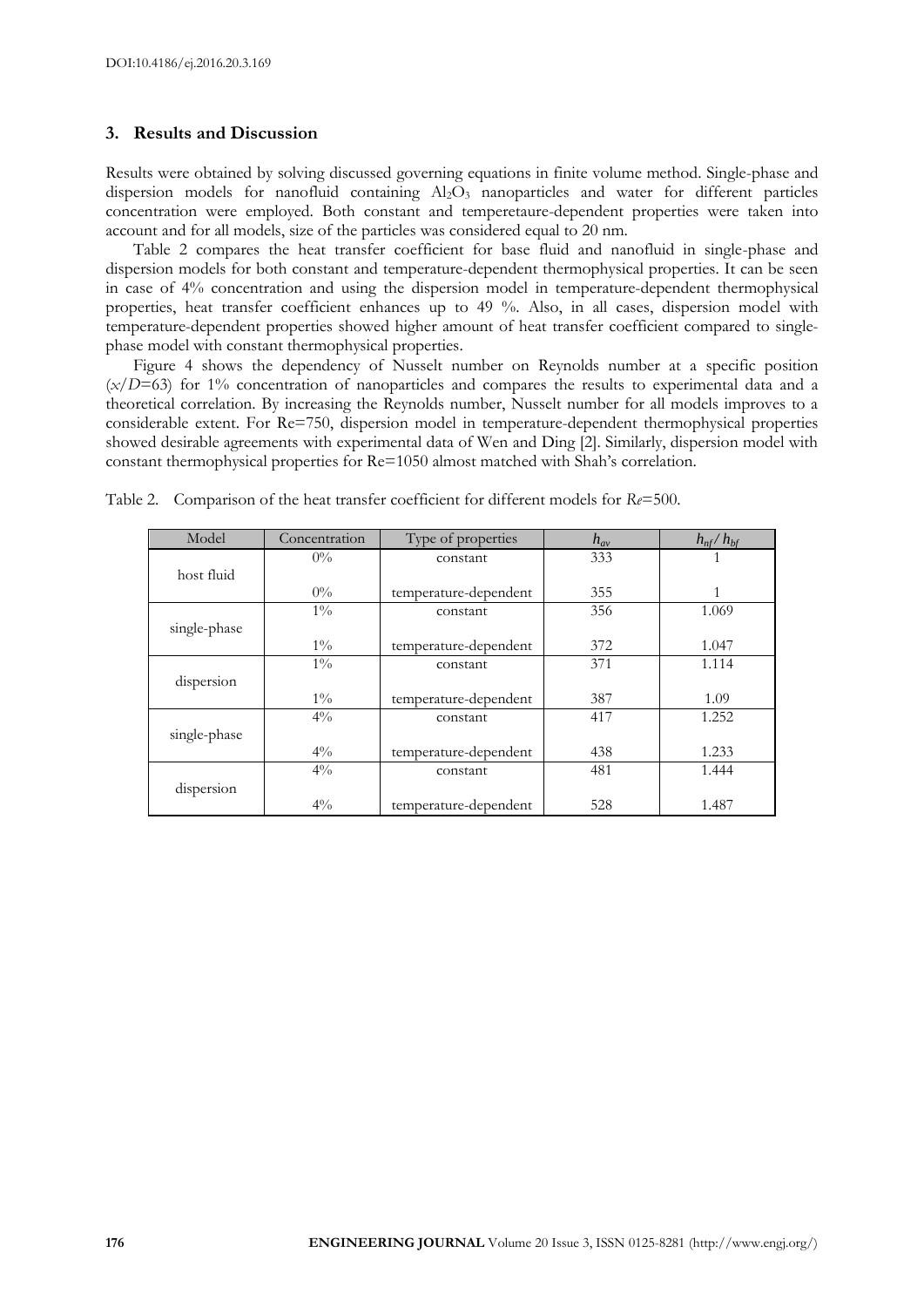

Fig. 4. Dependency of Nusselt number on Reynolds number for  $\varphi$  =0.01 at *x*/*D*=63

Figures 5 and 6 illustrate average Nusselt number for different Reynolds numbers for  $\varphi$  =0.01and  $\varphi$ =0.04, respectively. In order to validate the numerical results, various theoretical correlations and experimental data were compared. It can be seen in both figures, dispersion model shows higher values of Nusselt number compared to single-phase model. Moreover, constant properties model in both dispersion and single-phase underestimates the Nusselt number, compared to temperature-dependent properties. Also, it should be noted as Reynolds number and particle concentrations increase, discrepancy between the

different models results slightly grows, too. For  $\phi = 0.01$ , dispersion model in both type of thermophysical properties, and single-phase model only in temperature-dependent thermophysical properties showed a satisfying compatibility with other literatures results. Since Heris et al. [6] conducted their study in constant temperature boundary conditions, for obtaining a precise comparison, results in constant wall heat flux boundary condition is needed. By deriving this fact that Nusselt number in laminar developing flow inside a tube under constant wall heat flux boundary condition is higher than that of under constant wall temperature boundary condition, their results were corrected by means of 20% increase [7, 20].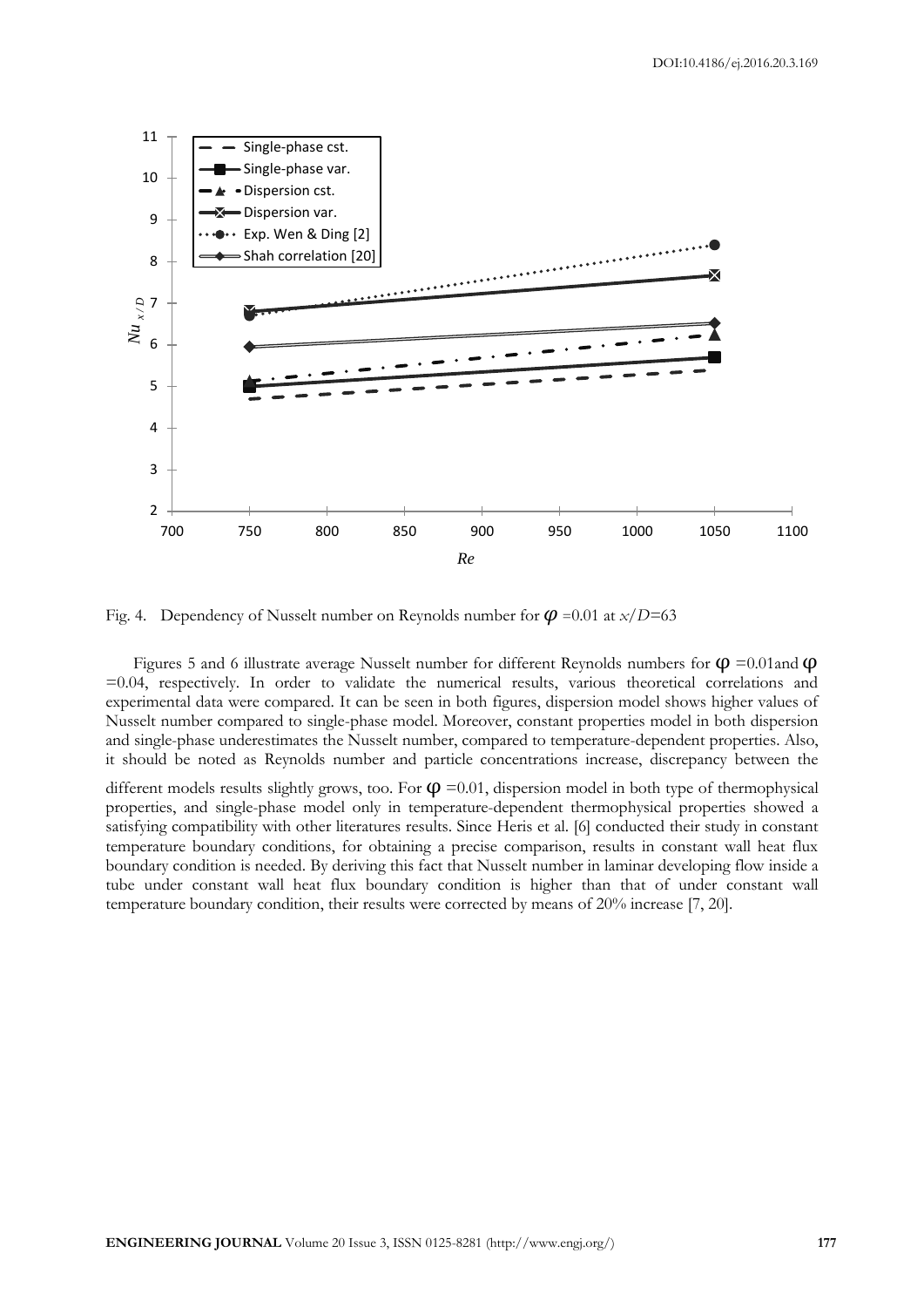

Fig. 5. Average Nusselt number in various Reynolds numbers ( $\varphi$  =0.01).



Fig. 6. Average Nusselt number in various Reynolds numbers ( $\varphi$  =0.04).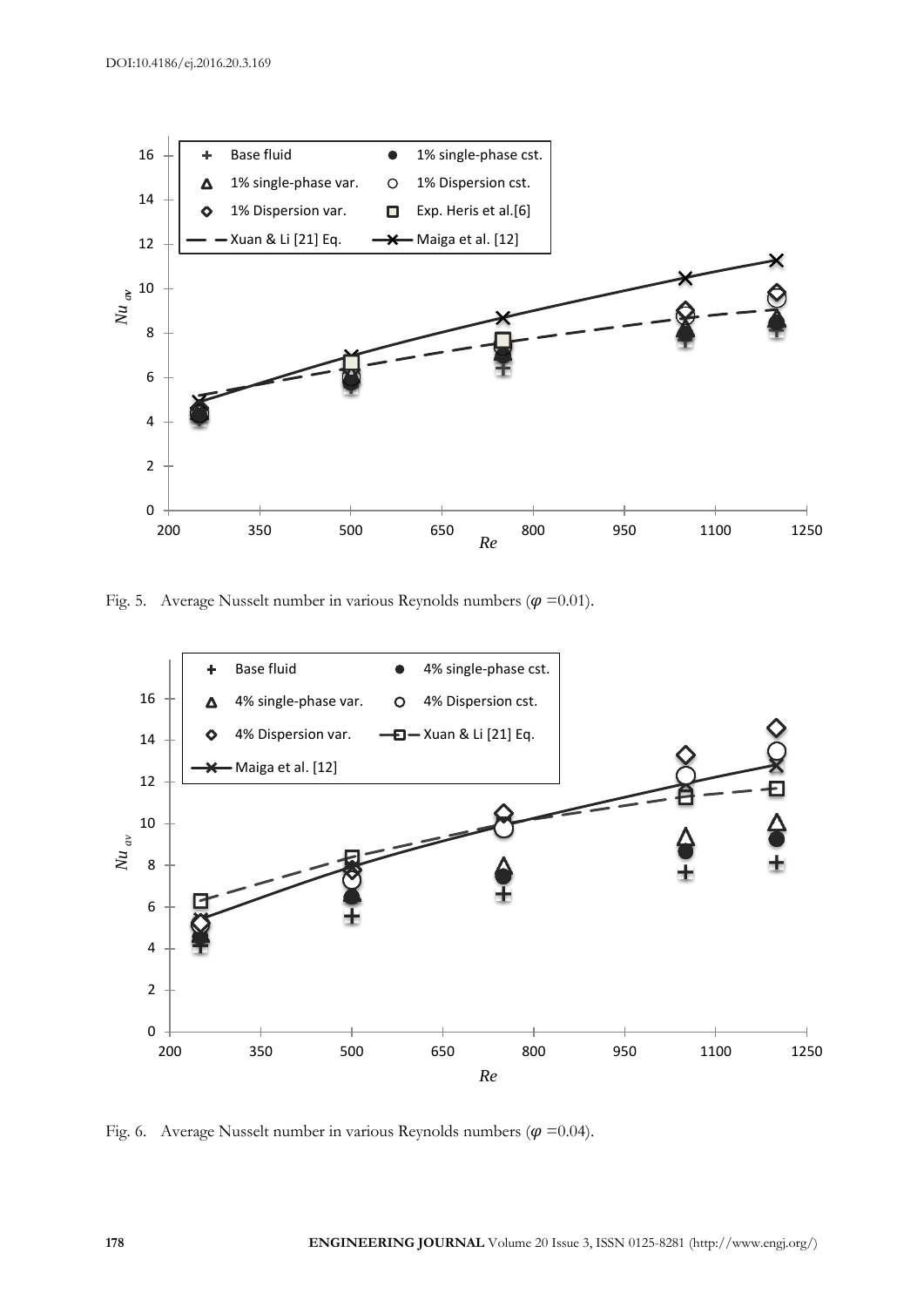In Fig. 6, for  $\varphi = 0.04$ , there is an appropriate agreement between Maiga, et. al. [12], Xuan & Li [21] data and dispersion model in both constant and temperature-dependent thermophysical properties. However, for higher Reynolds numbers it seems temperature-dependent properties model overestimates the Nusselt number. On the other hand, single-phase model in both constant and temperature-dependent properties did not show a desirable compatibility. It can be observed, in cases of lower particle concentration, single-phase model with temperature-dependent thermophysical properties can be satisfying.

Effect of nanoparticle volume concentration on wall temperature of the tube is shown in Fig. 7. By increasing the particles concentration wall temperature decreases and heat transfer coefficient increases. Because for constant wall heat flux boundary condition, decreasing the term of  $(T<sub>w</sub> - T)$  results in enhancing the heat transfer coefficient and Nusselt number. Also, it can be seen by increasing the particles concentrations, rate of thermal enhancement decreases.



Fig. 7. Effect of nanoparticle concentration on wall temperature for *Re*=750.

Results reported in Table 3 Indicate that shear stress at wall strongly depends on fluid viscosity. By comparing the results it is obvious that average shear stress of temperature-dependent properties are much lower than constant thermophysical properties. This feature is due to this fact that viscosity decreases with temperature. In fact, increasing the average shear stress at wall considered as an undesirable effect. Therefore, showing lower values for shear stress in temperature-dependent model compared to constant properties model, can be an advantage. Since differences between the results of single-phase model and dispersion model were scant  $(10<sup>4</sup> \text{ order})$ , only dispersion model results were reported.

Table 3. Comparison of the shear stress values at wall for *Re*=750 in dispersion model.

| Model      | Concentration | Properties            | $\tau_{av}$ | $\tau_{nf}/\tau_{bf}$ |
|------------|---------------|-----------------------|-------------|-----------------------|
|            | $0\%$         | constant              | 0.065       |                       |
| host fluid |               |                       |             |                       |
|            | $0\%$         | temperature-dependent | 0.013       |                       |
|            | $1\%$         | constant              | 0.091       | 1.40                  |
| dispersion |               |                       |             |                       |
|            | $1\%$         | temperature-dependent | 0.017       | 1.33                  |
|            | $4\%$         | constant              | 0.160       | 2.44                  |
| dispersion |               |                       |             |                       |
|            | $4\%$         | temperature-dependent | 0.033       | 2.56                  |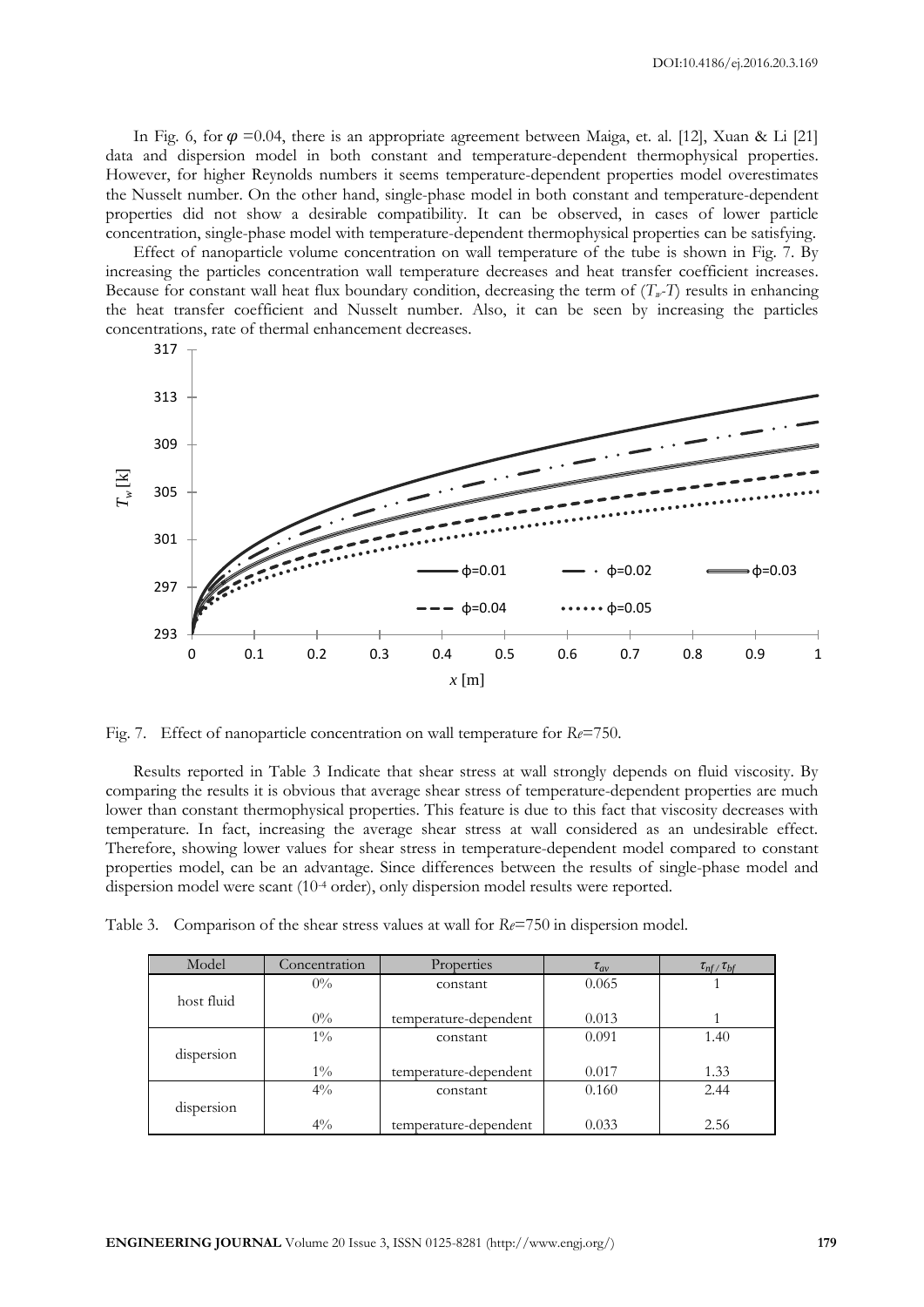#### **4. Conclusion**

In this study thermal behavior and wall characteristics of  $Al_2O_3$  – water nanofluid inside a miniature tube were numerically investigated by employing 4 different models: single-phase and dispersion models in both constant and temperature-dependent thermophysical properties.

Results showed that in presence of nanoparticles, heat transfer coefficient and Nusselt number enhance to a large extent. Heat transfer coefficient in case of dispersion model and temperature-dependent properties for  $\varphi = 0.04$  showed almost 49% enhancements, while wall shear stress increased more than 2.5 times which can be called as a limitation. However, it can be negligible for lower particle concentrations. Moreover, it was observed Nusselt number strongly depends on Reynolds number and this dependency was much more remarkable in higher particle volume concentration. For each investigated models, dispersion model showed a desirable compatibility with other experimental data and theoretical correlations. The reason behind can be the nature of dispersion model which takes into account irregular and random movements of nanoparticles resulting to boost energy exchange rate. On the other hand, single-phase model underestimated Nusselt number compared to other data, specifically for higher volume concentrations in constant thermophysical properties. Temperature-dependent models compared to constant properties models, showed higher values for Nusselt number which is due to the minimized difference between bulk fluid and wall temperatures.

By considering the effect of viscosity on shear stress, it is obvious that temperature-dependent properties models show lower values for this undesirable term at wall in comparison with constant thermophysical properties in both dispersion and single-phase models. Furthermore, it could be observed at wall, by increasing the particles volume concentration, not only wall temperature decreased, also rate of thermal enhancement decreased slightly.

#### **References**

- [1] S. K. Das, S. U. S. Choi, W. Yu, and T. Pradeep, *Nanofluids Science and Technology*. Hoboken, NJ: John Wiley & Sons, 2008.
- [2] D. Wen and Y. Ding, "Experimental investigation into convective heat transfer of nanofluids at the entrance region under laminar flow conditions," *International Journal of Heat and Mass Transfer*, vol. 47, no. 24, pp. 5181–5188, 2004.
- [3] S. Z. Heris, M. N. Esfahany, and G. Etemad, "Numerical investigation of nanofluid laminar convection heat transfer through a circular tube," *Numerical Heat Transfer, Part A*, vol. 52, no. 11, pp. 1043-1058, 2007.
- [4] S. Z. Heris, A. K. Beydokhty, S. H. Noie Baghban, and S. Rezvan, "A numerical study on convective heatt ransfer of  $A<sub>2</sub>O<sub>3</sub>/\text{water}$ , CuO/water and Cu/water nanofluids through square cross-section duct inlaminar flow," *Engineering Applications of Computational Fluid Mechanics*, vol. 6, no. 1, pp. 1–14, 2012.
- [5] S. Z. Heris, S. H. Noie Baghban, M. Talaii, and J. Sargolzaei, "Numerical investigation of Al2O3/water nanofluid laminar convective heat transfer through triangular ducts," *Nanoscale Research Letters*, vol. 6, no. 1, pp. 1–10, 2012.
- [6] S. Z. Heris, G. Etemad, and M. N. Esfahany, "Experimental investigation of oxide nanofluids laminar flow convective heat transfer," *Int. Comm. Heat Mass Transfer*, vol. 33, no. 4, pp. 529–535, 2006.
- [7] V. Bianco, F. Chiacchio, O. Manca, and S. Nardini, "Numerical investigation of nanofluids forced convection in circular tubes," *Applied Thermal Engineering*, vol. 29, no. 17, pp. 3632–3642, 2009.
- [8] V. Bianco, F. Chiacchio, O. Manca, and S. Nardini, "Numerical investigation on nanofluids turbulent convection heat transfer inside a circular tube," *International Journal of Thermal Sciences*, vol. 50, no. 3, pp. 341–349, 2011.
- [9] R. Lotfi, Y. Saboohi, and A. M. Rashidi, "Numerical study of forced convective heat transfer of nanofluids: Comparison of different approaches," *International Communications in Heat and Mass Transfer*, vol. 37, no. 1, pp. 74–78, 2010.
- [10] A. H. Jahanbin and K. Javaherdeh, "Numerical investigation of CuO nanoparticles effect on forced convective heat transfer inside a mini-channel: Comparison of different approaches," *Life Science Journal*, vol. 10, no. 8s, pp. 183–189, 2013.
- [11] B. C. Pak and Y. I. Cho, "Hydrodynamic and heat transfer study of dispersed fluids with submicron metallic oxide particles," *Exp. Heat Transfer*, vol. 11, no. 2, pp. 151–170, 1998.